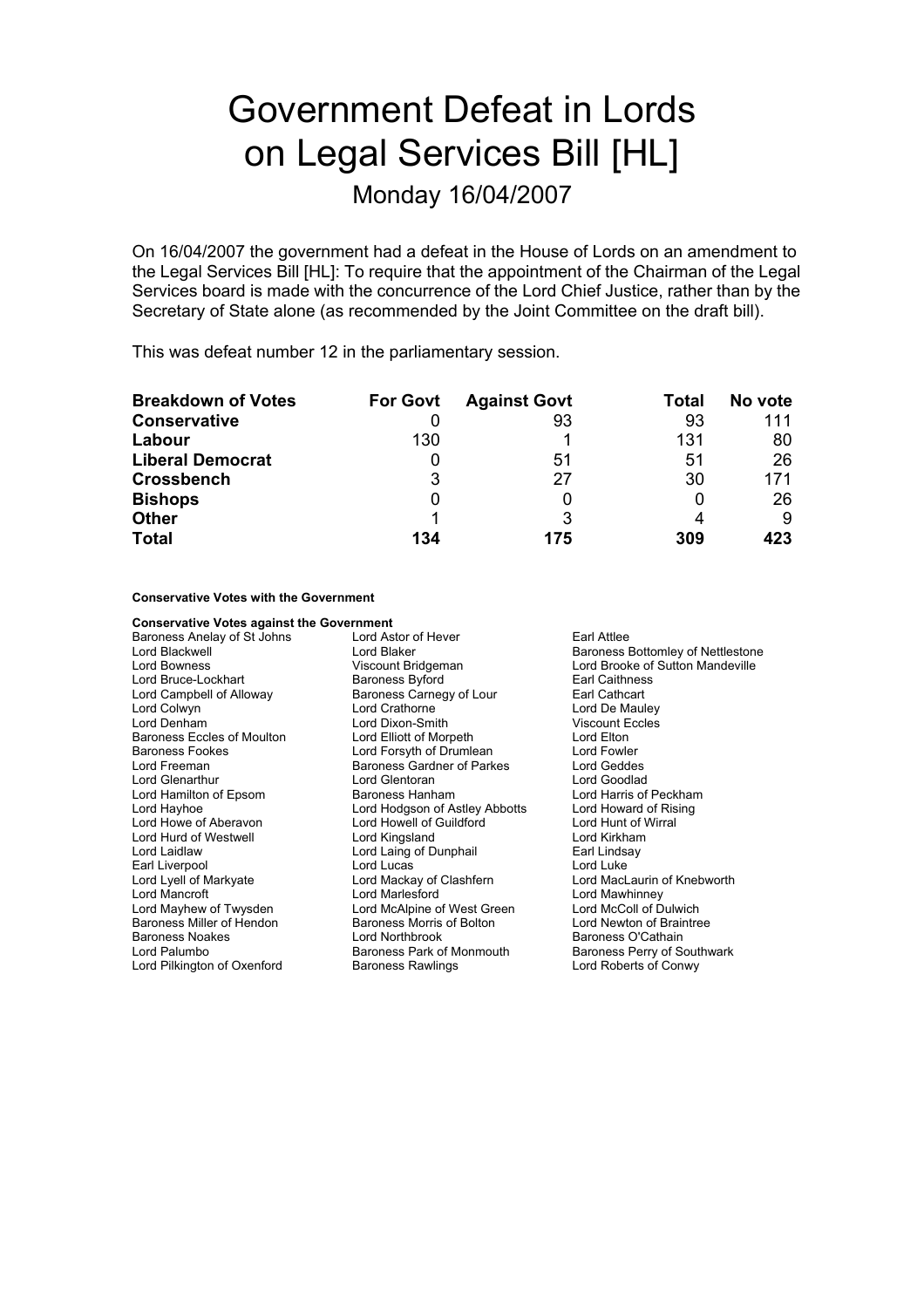Lord Rotherwick Baroness Seccombe Baroness Sharples Lord St John of Fawsley Lord Stewartby Lord Stewar Lord Strathclyde<br>
Lord Taylor of Holbeach Lord Tebbit Lord Tebbit Rampess Thatcher Lord Taylor of Holbeach **Communist Construction Communist Construction**<br>Cord Trefgarne **Communist Baroness Terma**<br>Baroness Verma Lord Trefgarne **Viscount Ullswater Community** Care Baroness Verman Viscount Ullswater Communisty Communisty Comm<br>
Lord Waddington Lord Wade of Choriton Communisty Cord Wakeham Lord Waldegrave of North Hill

**Labour Votes with the Government** 

Lord Wade of Chorlton Lord Wakeham<br>Baroness Wilcox **Lord Windlesham** 

Lord Acton **Baroness Adams of Craigielea** Lord Adonis<br>
Lord Ahmed **Baroness Adams** Lord Alli Lord Anderson of Swansea Baroness Ashton of Upholland Lord Bach Lord Bassam of Brighton<br>
Lord Bhattacharyva Lord Bilston Lord Baroness Blackstone Lord Bhattachary a y Lord Bilston Baroness Blackstone Baroness Blood **Contract Contract Contract Contract Contract Contract Contract Contract Contract Contract Contract Contract Contract Contract Contract Lord Brookman<br>Lord Brookman** Lord Brooks of Tremorfa Lord Campbell-Savours Cord Christopher<br>
Lord Clark of Windermere Lord Clarke of Hampstead Baroness Cohen Lord Corbett of Castle Vale **Baroness Corston**<br>
Lord Cunningham of Felling Baroness David<br>
Lord Davidson of Glen Clova Lord Cunningham of Felling Baroness David Lord Davies of Oldham Lord Drayson<br>
Lord Elder Lord Evans of Temple Guiting Lord Evans of Parkside Lord Elder Lord Evans of Temple Guiting<br>
Lord Falconer of Thoroton<br>
Baroness Falkender Lord Foulkes of Cumnock Baroness Gale<br>Baroness Golding Baroness Lord Goldsmith Baroness Golding The Lord Goldsmith Cordon Conduction Cordon of Strathblane<br>
Baroness Gouldie Cord Gould of Brookwood Baroness Gould of Potterne Lord Grocott Lord Harris of Haringey Lord Harrison Lord Hart of Chilton **Lord Haskel** Lord Havorth Lord Haworth Lord Haworth Lord Haworth Baroness Heligham<br>
Baroness Henig **Baroness Hilton of Eggardon** Baroness Hollis of Heigham Baroness Henig **Baroness Henig Baroness Hollis of Heighar**<br>
Baroness Hollis of Heighar<br>
Lord Hughes of Woodside<br>
Lord Hughes of Woodside Lord Hunt of Kings Heath Lord Jones Baroness Jones of Whitchurch **Baroness Kingsmill<br>Lord Lea of Crondall** Lord Lea of Crondall Lord Lipsey Lord Lipsey Lord Lofthouse of Pontefract<br>
Lord Mackenzie of Framwellgate Lord Mackenzie of Lord Mackenzie of Culkein Lord Macdonald of Tradeston e Lord Mackenzie of Framwellgate Lord MacKer<br>Lord Mason of Barnsley e Baroness Massey of Darwen bord Maxton Lord Mason of Barnsley<br>
Baroness McDonagh<br>
Baroness McDonagh<br>
Baroness McIntosh of Hudnall Lord McKenzie of Luton Lord Mitchell<br>
Baroness Morgan of Drefelin Baroness Morgan of Huyton Lord Morgan Baroness Morgan of Drefelin Baroness Morgan of Huyton Lord Morgan<br>Baroness Morris of Yardley Lord Morris of Handsworth Lord Morris of Manchester Lord O'Neill of Clackmannan and Lord Pendry **Baroness Pitkeathley**<br>
Lord Plant of Highfield **Baroness Cord Puttnam** Baroness Lord Radice Lord Plant of Highfield **Lord Buttom Lord Puttnam** Lord Radice<br>
Baroness Ramsay of Cartvale Baroness Rendell of Babergh Lord Richard Baroness Ramsay of Cartvale Baroness Rendell of Babergh<br>Lord Rosser Lord Rowlands Lord Sawyer **Baroness Scotland of Asthal** Lord Sewel Viscount Simon<br>
Viscount Simon **Baroness Smith of Gilmorehill** Lord Snape Viscount Simon Baroness Smith of Gilmorehill<br>
Lord Soley<br>
Lord Stone of Blackheath Baroness Taylor of Bolton **Baroness Thornton** Cord Triesm<br>
Lord Truscott **Lord Tunnicliffe** Lord Varley Lord Truscott<br>Baroness Wall of New Barnet Lord Warner Baroness Wall of New Barnet Lord Warner Exercise Controller and Multimese Warwick of Undercliffe<br>Baroness Whitaker Lord Whitty Lord Whitty Lord Williams of Flyel Lord Woolmer of Leeds

Lord Alli **Baroness Amos**<br>
Baroness Andrews **Example 20**<br>
Lord Archer of Sandwell Lord Brooke of Alverthorpe Lord Clarke of Hampstead Baroness Cohen of Pimlico<br>Baroness Corston Baroness Crawley Baroness Ford **Exercise Exercise Exercise Ford Foster of Bishop Auckland**<br>
Lord Giddens Baroness Howells of St Davids Lord Jordan Lord Judd Lord King of West Bromwich Lord Morris of Handsworth Lord Whitty **Lord Williams of Elvel** 

Lord Sheikh **Cham of Northwold**<br>
Lord Strathclyde<br>
Lord Strathclyde

Lord Falconer of Thoroton Baroness Falkender Baroness Farrington of Ribbleton<br>
Baroness Ford
Baroness Ford
Baroness Ford
Baroness Ford
Baroness Ford
Baroness Ford
Baroness Ford
Baroness Ford
Baroness Ford
Baroness Ford
Bar Baroness Gould of Potternewton Lord McIntosh of Haringey Baroness Royall of Blaisdon Lord Stone of Blackheath Baroness Symons of Vernham Dean<br>Baroness Thornton Baroness Symons of Vernham Dean

**Labour Votes against the Government** Lord Brennan